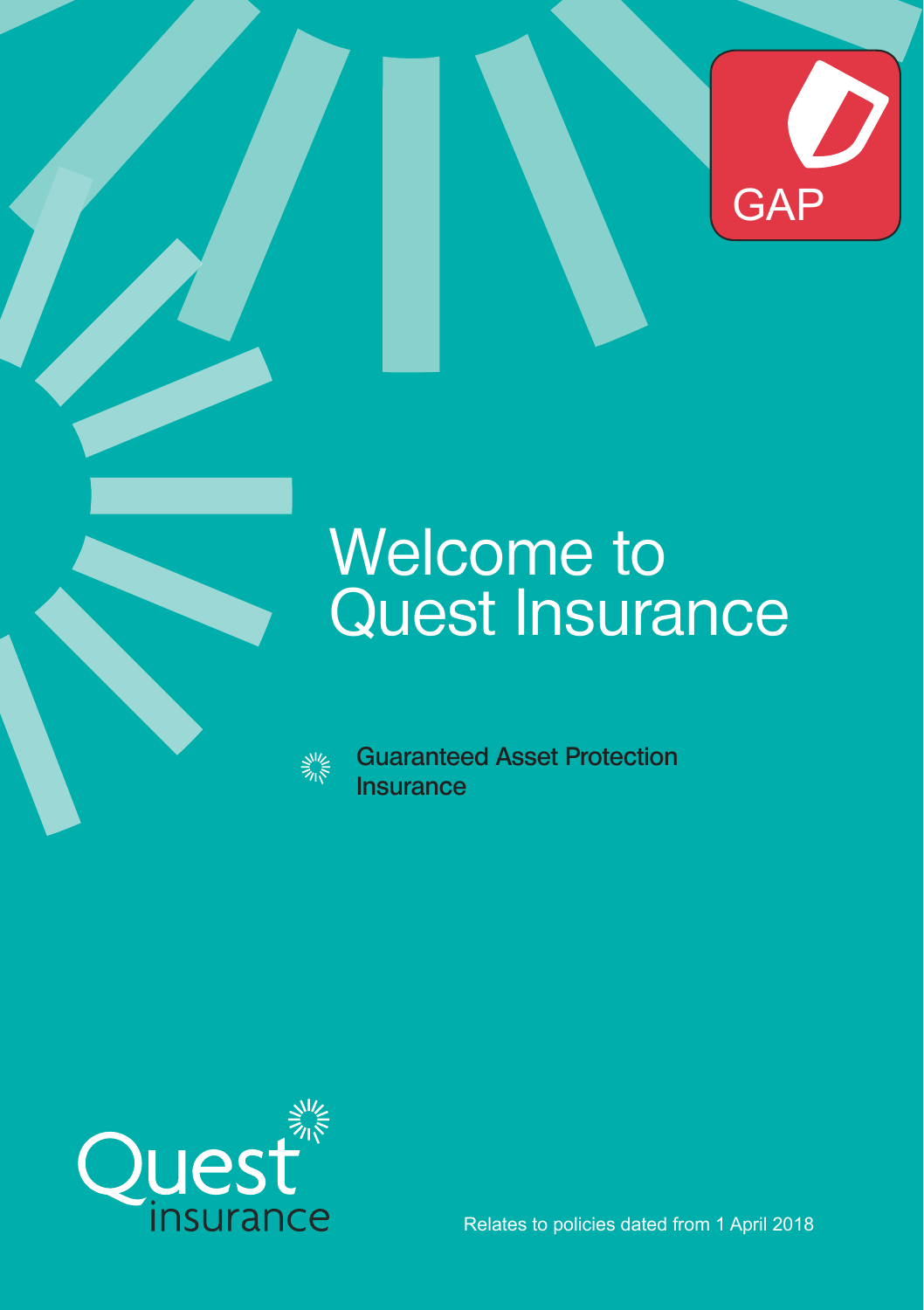# Guaranteed Asset Protection Insurance

Please read this section carefully as it contains important information about your Guaranteed Asset Protection Insurance Policy.

In consideration of the premium paid and subject to the terms, conditions and exceptions set out below and attached, we will indemnify you to the extent of this Policy for any insured event that occurs within New Zealand.

### The Cover

If you suffer a total loss to your vehicle and your vehicle insurer has accepted your claim, Quest will pay the financier any shortfall difference between the total loss payment received from your comprehensive motor insurance Policy and the balance outstanding on the original loan contract owed to the financier at the time of the accident, less any arrears at the time.

Please note that payout of the GAP component of this policy will only be made upon payment of any outstanding arrears on the loan contract at the date of payout.

#### **Limits**

We will pay any shortfall amount owing to the financier up to the Limit you nominated in the insurance application form and confirmed in the Certificate of Insurance, inclusive of GST. We will only pay one claim under this Policy.

Provided you are

- over 21 years of age as at the commencement date of this Policy
- and you suffer a total loss,
- and you choose the \$10,000 GAP Cover

The listed benefits below will also apply, subject to an accumulated maximum of \$2,500 (GST inclusive):

- 1 On-road costs comprising delivery charges and registration in relation to the purchase of your replacement vehicle providing the replacement vehicle is purchased within 60 days of the total loss.
- 2 The comprehensive motor vehicle insurance premium to be paid in relation to your replacement vehicle, providing the replacement vehicle is purchased within 60 days of the total loss.
- 3 The excess in relation to the total loss of the vehicle.

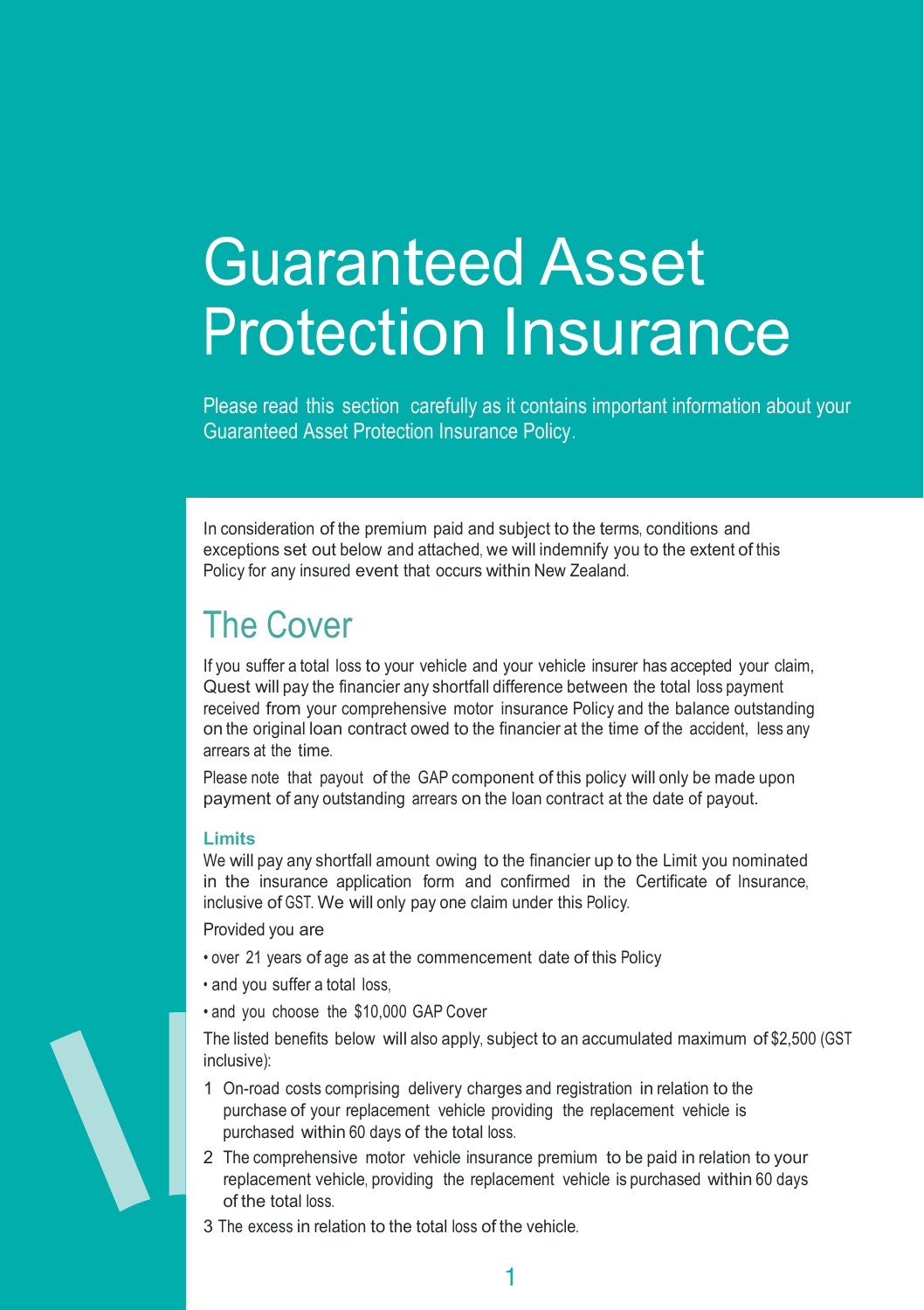The maximum we will pay under this Policy will be Limit specified in your Certificate of Insurance.

Should you chose the \$15,000 GAP Cover the accumulated maximum for the above benefits increases to \$3500 ( GST inclusive )

#### **Exceptions**

There is no cover if:

- 1 The vehicle is being used for or tested in any form of sport.
- 2 The vehicle is being used for driving instruction or tuition for reward.
- 3 The vehicle is used as a police or emergency service vehicle.
- 4 The vehicle is being used in a commercial capacity at the time of loss.

#### Termination of cover

Cover under this Policy will terminate on any of the following events:

- 1 Transfer of ownership of the vehicle.
- 2 Expiry or full payment of the credit contract or 3 years, whichever comes first.
- 3 Expiry of the period of the insurance nominated in the Certificate of Insurance.

4 The vehicle is no longer insured by a comprehensive motor vehicle insurance policy.

### **Conditions**

#### Claims

On the happening of any loss or suspected loss, which may give rise to a claim under this

Policy you must:

- (a) immediately tell us of any such loss or suspected loss by contacting us and by providing written details on our claim form;
- (b) take all reasonable steps to minimise the extent of loss;
- (c) obtain our consent before proceeding with repairs; (d) make your vehicle available for inspection by us;
- (e) provide all evidence and give all possible assistance that we may need, and
- (f ) in the case of loss by theft, burglary or vandalism, advise the Police immediately.

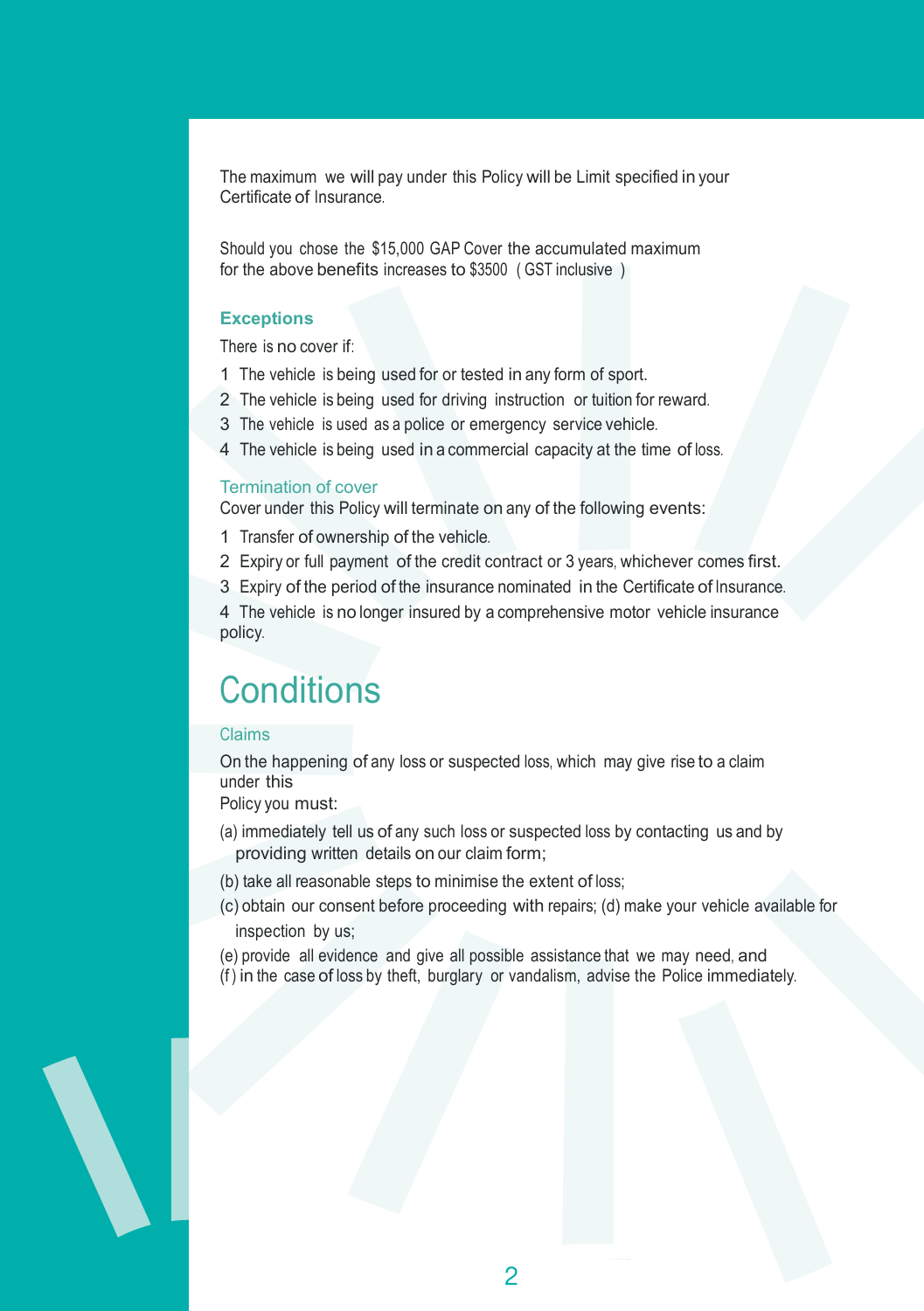You shall not without our written consent incur any expense, or negotiate, pay, settle, admit or repudiate any claim.

We shall be entitled at our expense and in your name to take any proceedings necessary to obtain relief from any other party and to take over and conduct the defence and settlement of any claim. You must provide all reasonable assistance and co-operation.

If your vehicle is subject to a financial agreement, we may make payment for any loss direct to the interested party. This will meet our obligations under this Policy.

#### Other Insurance

This Policy does not cover loss or liability where cover is already provided by other insurance. We will not contribute towards any claim under any other Policy.

#### Cancellation by you

You are entitled to cancel this Policy at any time by notifying us of this in writing. You will also require the financier's permission before you can cancel this Policy.

This Policy ends at 4pm on the day we receive your notice or the date advised of the cancellation, whichever comes first.

You have three days after you receive this document to check that the Policy meets your needs. Within this period you may in writing tell us to cancel the Policy in which case the Policy will be cancelled and we will refund all premiums paid for the Policy to you and / or your financier'.

If the Policy is cancelled after three days we will retain an amount from the premium to cover the time the Policy has been in force and our cancellation fees. We will refund the balance of the premium to you and / or your financier.

Further, we will not refund any premium if you have made any claim under this Policy.

#### Cancellation by us

We are entitled to cancel this Policy at any time by notifying you of our intention to do so. We will send the notice to your address stated in the application form. This Policy ends at 4pm on the 14th day after the date on that we send the notice.

#### **Jurisdiction**

The jurisdiction applying to this is the laws of New Zealand. Any proceedings relating to this Policy must be brought and heard in New Zealand.

#### Truths of Statements & Fraud

All statements made by you or on your behalf either on the application form or otherwise in support of this Policy or any claim must be correct in all respects. If any claim under this Policy is in any respect fraudulent all benefits will be forfeited.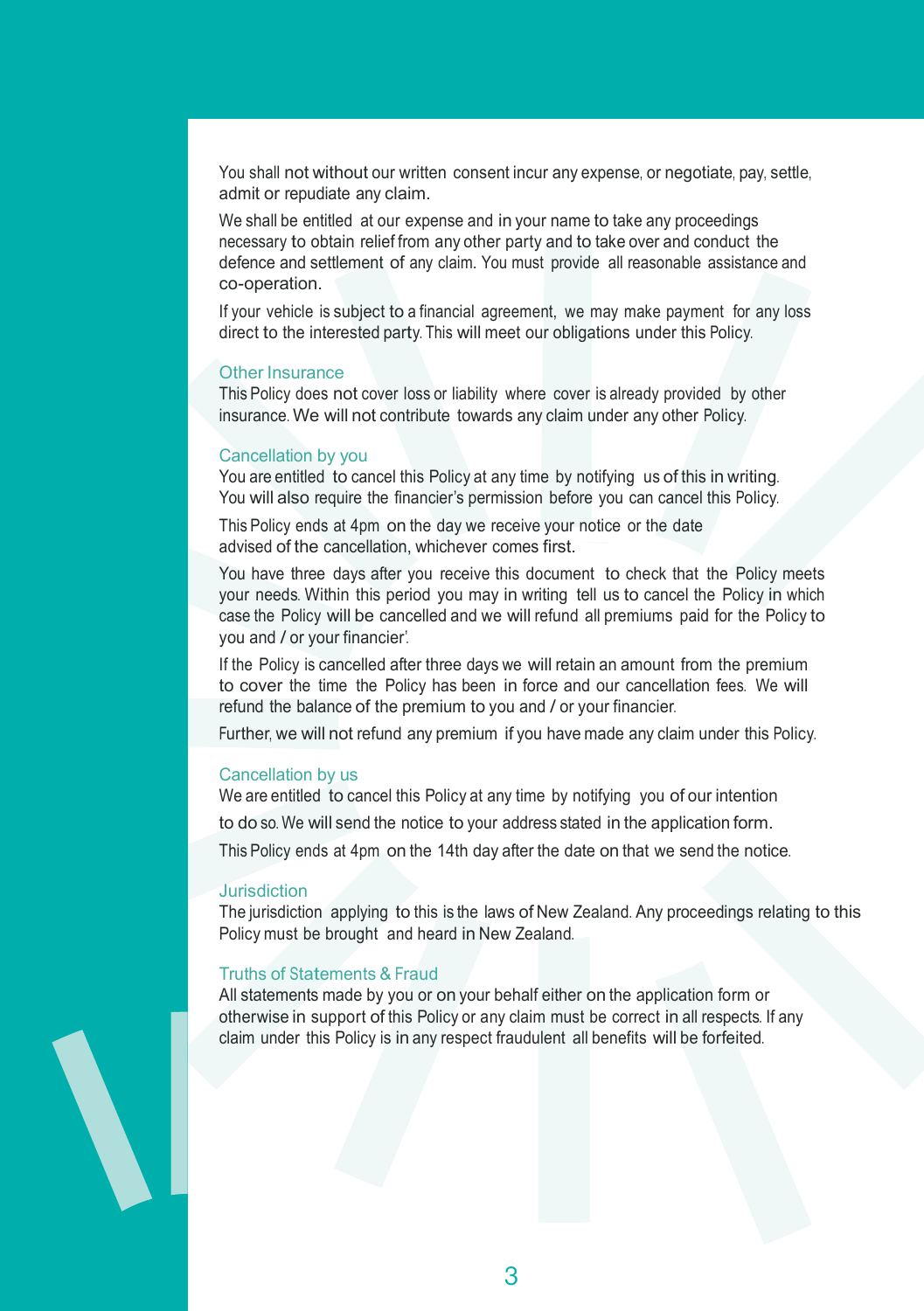### Important Notices

#### Disclosure of information

Your Policy records a contract of insurance between you and us in relation to your vehicle.

The insurance application form is deemed to be incorporated in and forms part of this Policy.

In providing you with this insurance, we have relied on the information that you disclosed to

us. We have also relied on you to disclose any other facts material to this insurance as required by law.

If we discover that all facts material to this insurance have not been disclosed, we have the right to alter the terms and premium of this insurance or to avoid this insurance from its inception.

#### **Protecting Your Privacy**

mcepuon.<br>Protecting Your Privacy<br>This Policy collects personal information about you to evaluate the insurance you seek. We are the recipient and holder of the information at 6b Pacific Rise, Mt Wellington, Auckland. The collection of this information is required pursuant to the common law duty to disclose any material facts relevant to the insurance sought and is mandatory. The failure to provide this information may result in your claim being declined. You have the right of access to, and correction of this information subject to the provisions of the Privacy Act 1993. The information held will be held at our office. The information may be used for the purposes of marketing by us.

## **Definitions**

The following words have special meanings in this booklet. Wherever they appear in bold, they have these meanings:

#### Application Form

The form completed by you confirming the insurance you requested and the information we have relied on in agreeing to provide you with insurance.

#### Balance Outstanding

The amount owing to the financier with respect to the Credit Contract as at the date of settlement of the claim, less any arrears, penalty interest, administration costs or any additional interest payments due to any variation of the original Credit Contract.

#### Certificate of Insurance

Your confirmation of the insurance issued by us.

#### Commencement Date

The latter of, the date funds are advanced by the financier for the acquisition of the vehicle, or the date you sign the insurance application form.

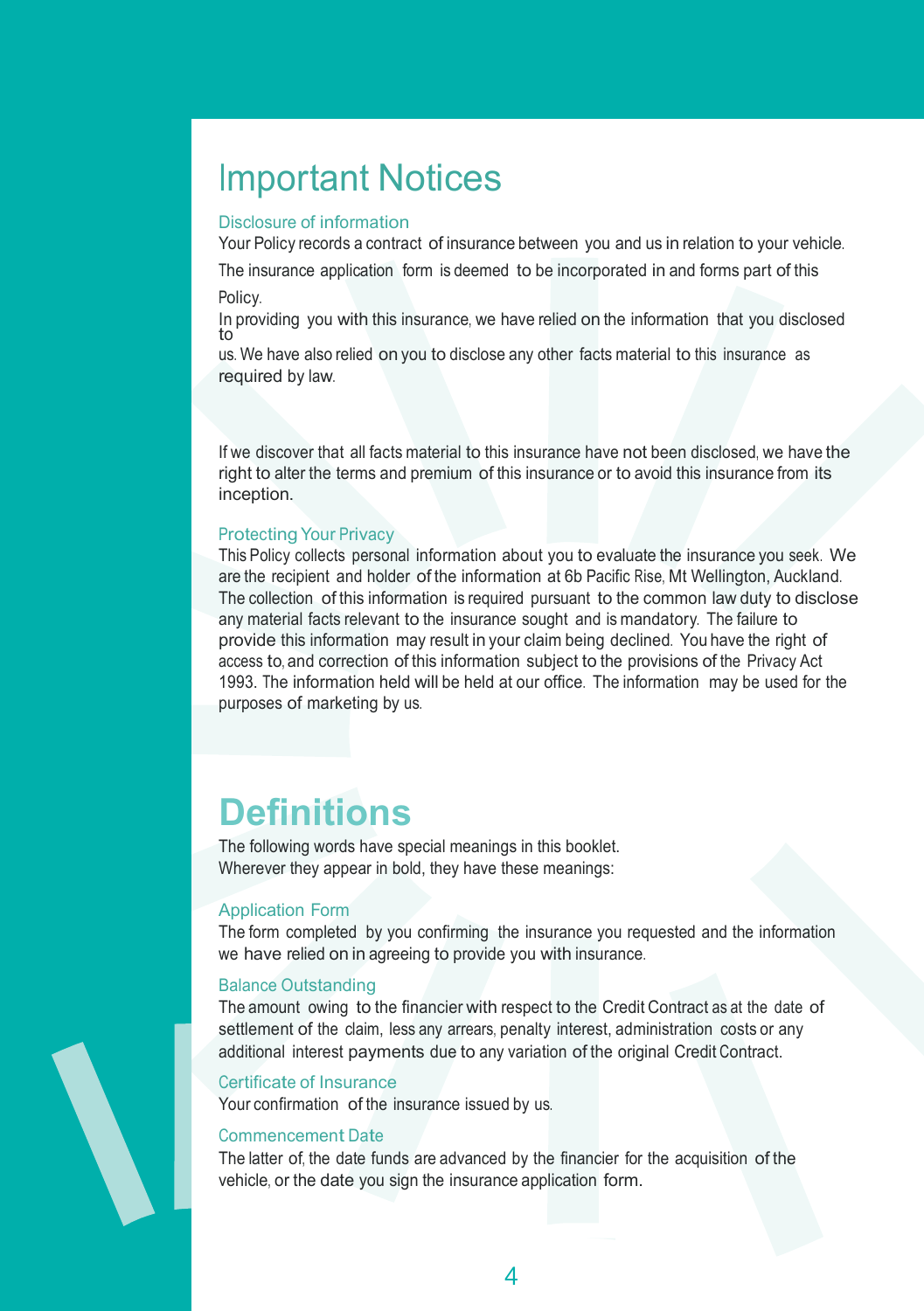#### Comprehensive Motor Vehicle Insurance

A Policy in force at the date of the total loss that insures you against theft and accidental loss or damage to the insured vehicle. This does not include Third Party, Fire & Theft only or Third Party only Policies

#### Credit Contract

The Contract or Credit Sale Agreement between the financier and you for the purchase of or lease of the vehicle as stated on the Certificate of Insurance.

#### Financier

The entity who loans money to you under the provision of a loan agreement.

#### Loan Agreement

The contract of indebtedness you have with the financier. The loan agreement includes details

of your insurance with us. The insurance contract includes the most current loan agreement and endorsements issued to you, and includes any subsequent loan agreement and endorsements which may be issued if this insurance is renewed.

#### Market Value

The price for which you could purchase the same vehicle or a comparable one of similar preloss age and condition.

#### **Policy**

The Guaranteed Asset Protection Policy document, the Certificate of Insurance and any insurance application form and any endorsements.

#### **ShortFall**

The amount calculated by deducting the total loss settlement amount from the vehicle finance settlement amount required by the financier.

#### **Total Loss**

Means your claim on a comprehensive motor vehicle insurance Policy where the vehicle insurer has declared the vehicle a total loss and is beyond economical repair, or in the event the vehicle is stolen and not recovered.

#### **Total Loss Settlement Amount**

The amount payable under the comprehensive motor vehicle insurance Policy for a total loss prior to any deductions made for the Policy excess or additional premiums due.

#### Vehicle

Any vehicle described in the loan agreement, including accessories and spare parts that are part of the vehicle at the time of manufacturing. Mobile telephones are not regarded as accessories unless permanently fitted to the vehicle at the time of manufacture.

#### Vehicle Insurer

Means the insurance company named in the comprehensive motor vehicle insurance Policy.

#### We, Us, Our

Quest Insurance Group Limited.

#### You, Your

The person(s) named in the loan agreement and the insured person(s) is/are deemed to be the only insured drivers of the insured vehicle detailed in the loan agreement.